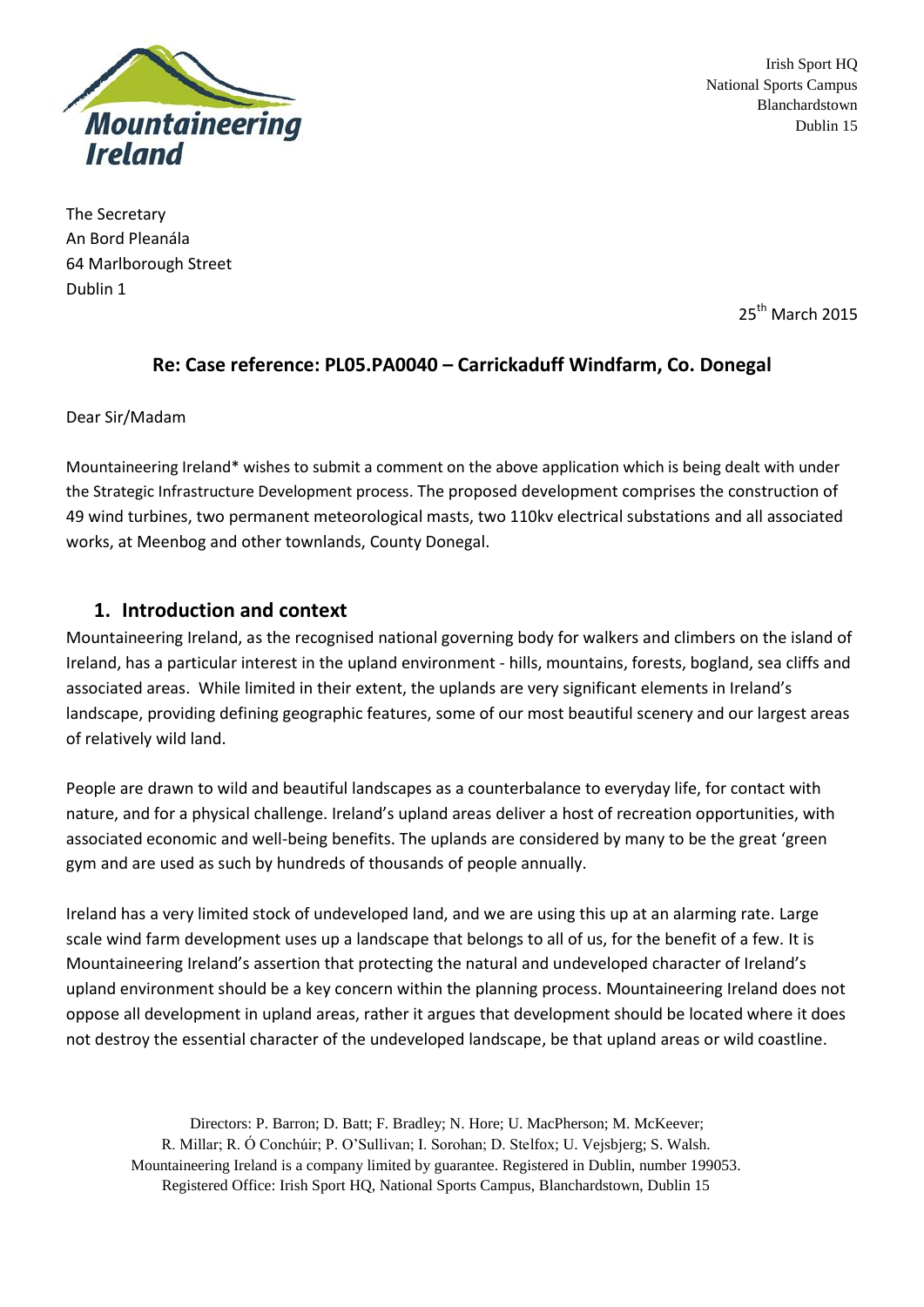

This observation is also submitted from the context of supporting the principle of sustainable, renewable energy developments within Ireland. Mountaineering Ireland believes that a national policy of energy conservation, coupled with a diversity of renewable sources, particularly off-shore stations and supported, community-scale schemes that deliver power directly, provide a more effective approach to meeting future energy needs.

Mountaineering Ireland is acutely aware of the current status of the wind energy sector in Ireland and the key role that it can play. As an all-island body, Mountaineering Ireland is also fully aware of the contextual need for wind energy and the value that properly developed wind energy projects can generate, especially in more remote rural areas. In order for this to happen such projects need to be built on effective community engagement and this is paramount to Mountaineering Ireland's approach to such developments.

The current proliferation, and growing scale, of windfarm applications in Ireland's upland areas is causing deep concern amongst Mountaineering Ireland members. These concerns are exacerbated by the absence of a national policy to protect upland landscapes, and the knowledge that Ireland's electricity generation capacity is already well beyond peak demand (Deane, 2015). The lack of integration at a national policy level has inhibited the transition and transformation of Ireland's energy systems away from fossil fuels.

Mountaineering Ireland welcomes the current initiative by the Department of Communications, Energy & Natural Resources to take a national strategic approach to the identification of suitable areas for large-scale electricity generation. Such an approach is urgently required. Without this, there is grave risk that Ireland will destroy the character of its rural and upland landscapes through ad-hoc developments for the commercial gain of a minority, with consequent long-term loss in terms of our national economy and the well-being of our people.

Mountaineering Ireland is of the strong opinion that this development is undesirable from a visual and longterm planning perspective. It is the belief of Mountaineering Ireland that the proposal would result in an unacceptable level of industrial development in this scenic rural area. Mountaineering Ireland is justifiably opposed to the industrialisation of Ireland's upland areas and has been alarmed with the scale of such developments over the past 15 years. Moreover, this development is not justifiable from either a demand or a policy perspective.

# **2. Observations on the proposed development**

### **2.1 Visual intrusion**

The proposed wind farm is located in a remote upland setting to the east of the Blue Stack Mountains and the Barnesmore Gap, close to the border with Co. Tyrone.

The scale of this development is of great concern. The installation of 49 turbines, each with an overall height of up to 156.5 metres, would constitute a very significant change in land use, and be highly injurious to the visual amenity of this area. The incongruity and prominence of the wind farm would be intensified by the movement of the turbine blades in an otherwise still landscape.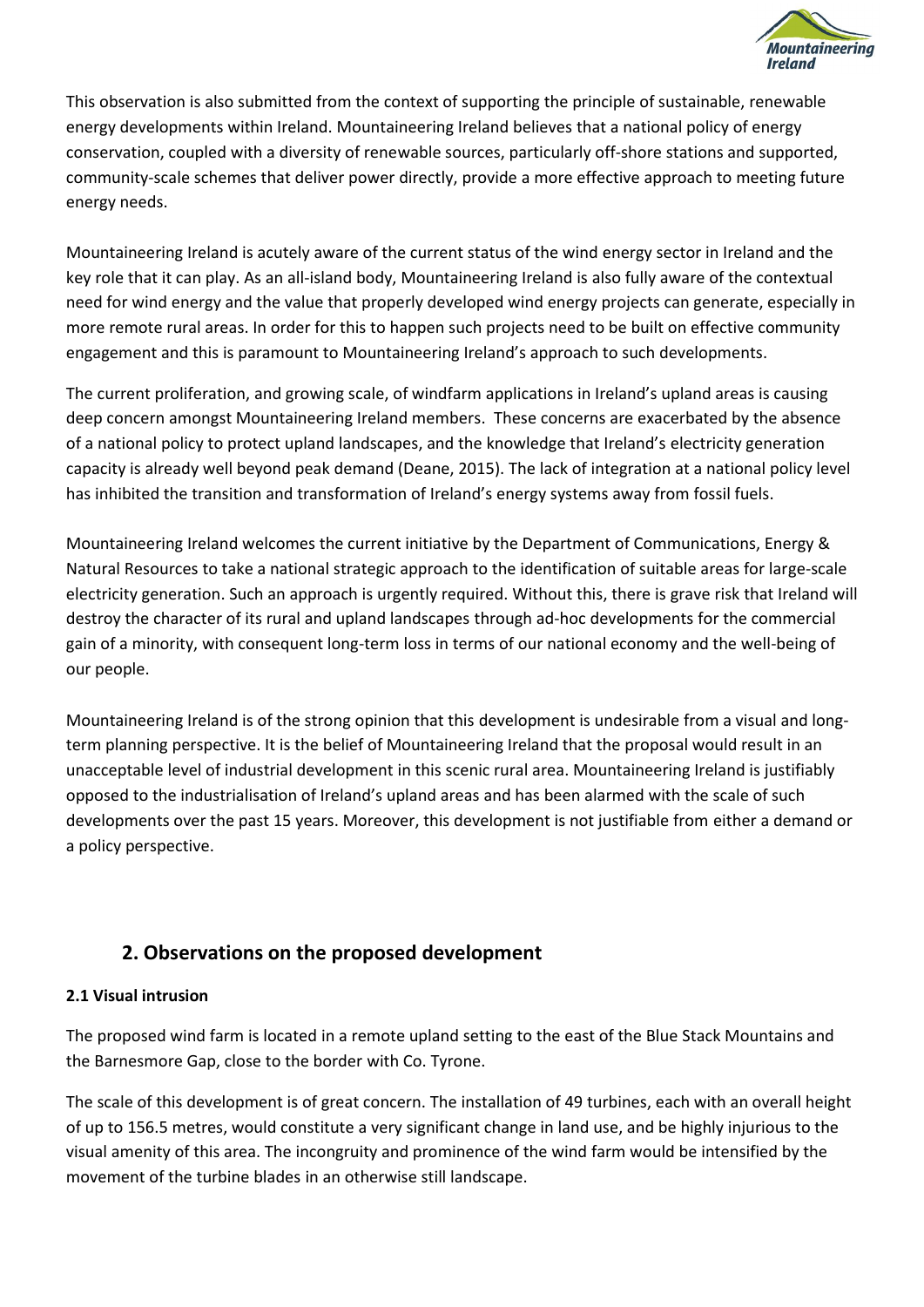

The visual intrusion of wind farms in undeveloped and lightly developed landscapes is compounded by the access roads, sub-stations and other infrastructure that accompany such wind turbines. The road widening and upgrading required to transport the turbines to the Carrickaduff site would bring visual and physical disruption to an established and appropriate minor road network. The introduction of out-of-scale roads and junctions would significantly and irrevocably alter the grain of the local landscape.

There is also likely to be injury to the residential amenities of people living in the area by reason of the overdominant visual intrusion of the proposed turbines, their movement and noise.

The sudden intrusion of this industrial use in a scenic upland area would impose an unacceptable rate of landscape change. The future sustainable development of the area should embrace a measured evolution of its heritage, recreation, forestry and agricultural functions. The visual injury the proposed development would bring is simply too great, and it is the opinion of Mountaineering Ireland that this type of development is therefore unwarranted and unnecessary.

### **2.2 Loss of undeveloped upland landscape**

Mountaineering Ireland's second major objection to the proposal concerns the continuing loss to Ireland's small remaining national stock of undeveloped upland landscape, of which the subject site forms a small but significant part. While the Environmental Impact Statement (EIS) describes the landscape in the study area as 'largely modified' in character, it is notable that the EIS Non-technical Summary states that only 47% of the development site is under forestry. Even if this is an error (65% is used elsewhere in the report), there is no comparison between the landscape modification that arises from the establishment of conifer plantation and the imposition of a power generating plant of the scale proposed. A landscape changed through agriculture and forestry is modified by natural elements, whereas in this application the main elements are non-natural and industrial. It should be incumbent upon planning authorities to have, in the interests of the proper planning and sustainable development of their administrative areas, preference for less intrusive and more reversible uses of the wild lands within their jurisdiction.

In the context of the Department of Environment's Wind Energy Planning Guidelines (2006), the landscape characteristics of the development site relate mainly to the Mountain Moorland type. Mountaineering Ireland challenges the apparent presumption within the guidelines that Mountain Moorland is suited to larger wind farm developments, of any height, whereas industrial landscapes are considered to have minimal tolerance of this type of development. This fails to recognise that firstly, wind farms are industrial developments and secondly, the very finite nature of Ireland's Mountain Moorland landscape resource. Furthermore, it is critically important to point out that the sheer scale of the proposed Carrickaduff wind farm was never anticipated nor envisaged when these guidelines were developed. The existing guidelines do not provide an adequate framework in considering this application.

Given that the EIS (11.8.2.2) concludes that 'the proposed development will have an overall Moderate effect on the landscape character of the study area', Mountaineering Ireland is surprised that the developers have seen fit to proceed with an application.

Cognisance must be taken by developers and planning authorities of the effects of development on the landscape, not only within development sites, but also on the surrounding landscapes and environments. Mountaineering Ireland notes that the site in question is made up of both private and State-owned land (Coillte forestry), however the constitution recognises that property rights are not absolute and should be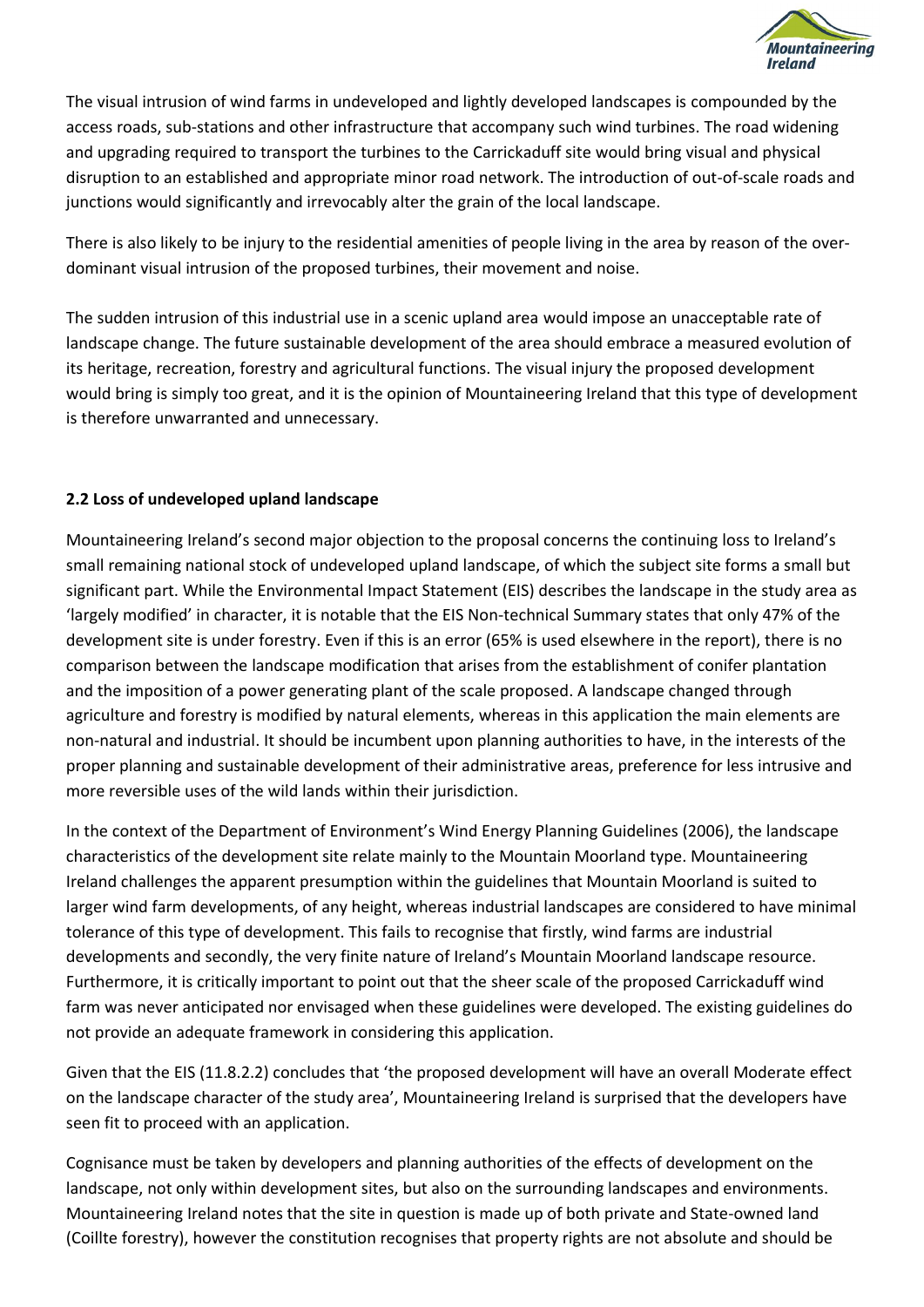

balanced with the common good. Actions by a landowner (public or private) which have adverse impacts on the landscape as a whole outside their property must be seen as being contrary to the long-term interests of society and should be subject to planning restriction.

The small area of undeveloped upland landscape or wild land which remains in Ireland is a priceless national asset, the enjoyment of which for recreational or other sustainable uses, is vital to the physical, mental, recreational, emotional and spiritual well-being of the nation as a whole. This important national resource should not be squandered by the location of industrial and other inappropriate and unsympathetic uses in those vulnerable and precious places for the private benefit of a small number of developers.

#### **2.3 Damage to tourist and recreational experience**

The Blue Stack Mountains provide a vital recreation space for local residents, domestic visitors and overseas tourists, with the wild and undeveloped character of the landscape delivering both physical and spiritual renewal. The area is renowned nationally and internationally as a hillwalking and mountaineering destination of note.

The landscape of Donegal is the key asset underpinning tourism in the county. The importance of walking tourism to this area was demonstrated by Fáilte Ireland's designation of Donegal town as one of Ireland's first *Walkers Welcome* hubs. Fáilte Ireland research shows that in 2011 over 740,000 overseas visitors to Ireland claimed to have gone hiking or cross-country walking spending approximately €649m (Fáilte Ireland, 2014).

The significance of the Barnesmore Gap as a gateway to and from south Donegal is under-acknowledged in the EIS, and the assessment of the impact of the turbines on the protected view across Lough Mourne as 'slight' is in our opinion questionable. The visibility of 16 turbines will most certainly detract from this iconic view. People looking at this vista will see turbines, which changes the view from being one of a scenic rural landscape, thus altering the person's overall impression of the landscape. There is very considerable association, both locally and nationally, with the area as a cultural landscape. This cultural landscape will be irreversibly impacted upon if the proposal is granted planning.

The presentation of the photo montages at such a small size in the EIS report, with some images appearing to be distorted, is unusual and not helpful to the reader.

Chapter 5 of the EIS, includes a brief section on amenities and community facilities (5.2.5.3) and Map 11.2 depicts designated trails within a 20km radius of the proposed development site. This scant acknowledgment of the area's offering for walkers fails completely in understanding the nature of walking as a recreation activity and the various levels at which the activity takes place. Firstly, most walking activity takes place informally, and in rural areas such as this site local residents will regularly walk along quiet country roads and on forest tracks. Secondly, hillwalking, as distinct to trail walking, is about the exploration of open mountain landscapes, it is in essence a spatial activity rather than one which relies on defined or marked routes. Trail walking is but a minor segment within the spectrum of walking activity which takes place in the vicinity of the development site, the EIS therefore has failed to capture the importance of the area to walkers.

Chapter 5 also presents findings regarding the attitude of tourists and the general public to windfarms. As the representative body for Ireland's largest recreation user group, walkers, Mountaineering Ireland can say with certainty that the industrialisation of this landscape through the imposition of a very visible wind farm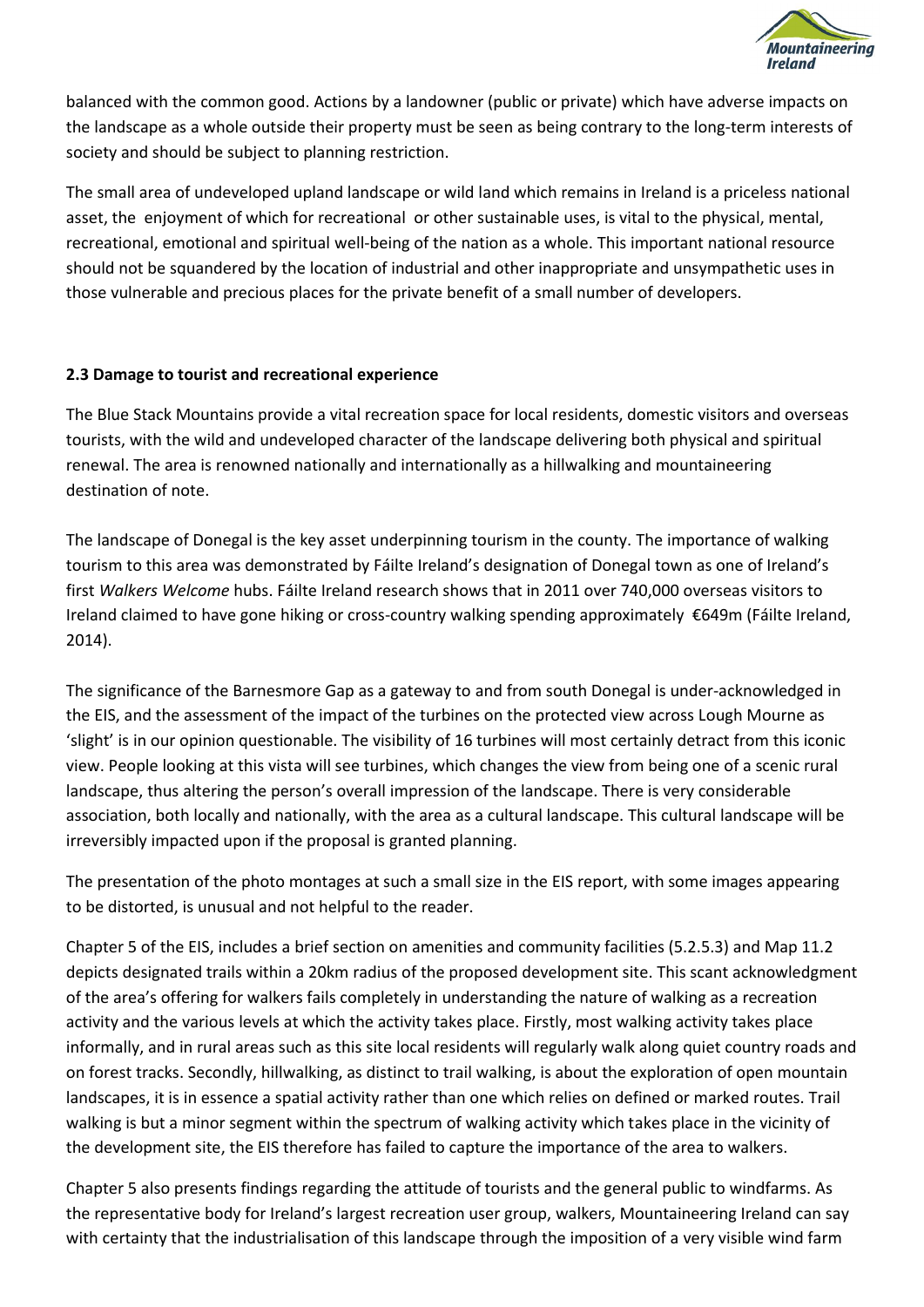

will detract from the quality of the recreation experience currently enjoyed in the Blue Stack Mountains, around the Barnesmore Gap, and in the study area itself. This is likely to have longer term negative economic and social consequences on the local economy and the social fabric of the area.

This assertion is supported by research from Scotland which provides clear evidence that mountain-goers do not want to pursue their activity, and spend their money, in areas they regard as spoiled by industrial-scale wind farms. They are changing their behaviour to avoid such areas (MCoS, 2014).

With regard to the section in Chapter 5 on the employment potential associated with this windfarm, the maintenance of wind turbines is skilled work and therefore unlikely to provide employment for local residents.

#### **2.4 Impact on wildlife and habitats**

The importance of upland areas for biodiversity conservation is unquestionable, with numerous upland habitat types listed under Annex I of the EU Habitats Directive and many rare and threatened bird and animal species being associated with these habitats (Perrin et al, 2014).

There are a number of Special Areas of Conservation (SACs) in the vicinity of the proposed developed site, including: the Dunragh Loughs/Pettigo Plateau SAC (001125) noted for its good quality blanket bog and wet heath; the extensive Finn Valley SAC (002301); the Lough Eske and Ardnamona Wood SAC (000163) and the nearby Croaghonagh Bog (000129), designated primarily for the quality of its active blanket bog habitat.

Approximately 65% of the study area for the Carrickaduff wind farm EIS is taken up by forestry habitats and almost 18% by upland blanket bog. This provides ideal habitat for Hen Harriers (listed as an Annex 1 species under the EU Birds Directive (2009/147/EC). Hen Harriers were reported as breeding at this location during the 2007-2011 Bird Atlas, and breeding was confirmed in the vicinity of the development following a number of national surveys (Ruddock *et al.,* 2012).

The EIS makes no reference to Red Grouse, yet there have been sightings reported very close to the development site. Red Grouse is an Annex II species which is sensitive to disturbance and whose declining numbers are of concern.

It is undeniable that an industrial development of this scale, requiring extensive excavation and disturbance, will result in the loss and displacement of many less iconic plant and animal species. While they may not merit the higher legal protection, they are integral to a biotic community which is already under pressure from habitat loss, invasive species and the effects of climate change, and upon which all human life depends.

The development site includes Active Blanket Bog, an Annex I priority habitat. The EIS (table 6.55) shows that 2.95 hectares of this priority habitat will be permanently lost. In light of the European Court of Justice 2013 decision on the Galway City outer bypass, regarding the loss of 1.47 hectares of Annex I habitat, how could this be acceptable (Curia, 2013)?

The cumulative loss of upland habitats is having an unprecedented impact on Ireland's wildlife. Upland breeding bird numbers are in dramatic decline and wild bog flora is being lost at an alarming rate. Given that this proposal is under the Strategic Infrastructure Development process it is important that full cognisance is taken of this. This will ensure that the proposal is not taken in isolation but rather viewed in terms of habitat and species loss at a national and cross-border scale.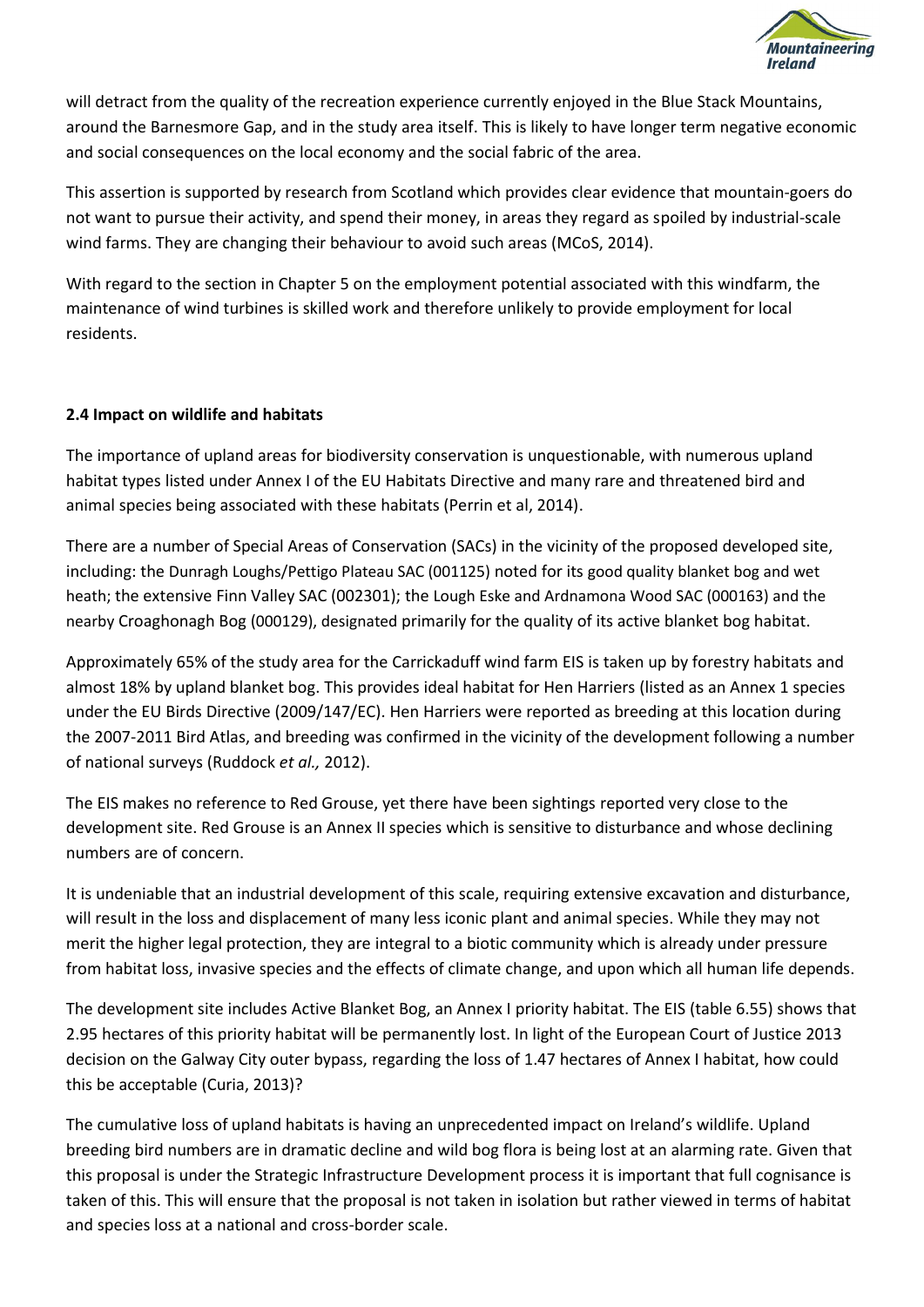

### **3. Conclusion**

The scale of this application, in terms of both the height and the number of turbines, is of great concern to Mountaineering Ireland. Approval of this application would result in an unacceptable impact, industrialising and dominating a scenic rural landscape, as well as undermining the current and future economic value that recreation and tourism bring to County Donegal. Both the recreational and tourist uses are highly sustainable and can function as strong economic generators on an ongoing basis without significant landscape degradation and with a much wider spread of return to the local and national community both in financial and employment terms. The continued loss of Ireland's national stock of undeveloped land must be slowed. We need to protect this vital resource and ensure that it is used in a sustainable way.

In light of the fact that Ireland's current electricity generation capacity is acknowledged to be well beyond peak demand, and that work is underway to take a strategic approach to the identification of suitable areas for such large-scale electricity generation, the Carrickaduff application appears both unnecessary and premature.

Mountaineering Ireland trusts that you will take these views into consideration when deciding on this application.

Yours sincerely

Helen Lawless Hillwalking, Access & Conservation Officer

\***Mountaineering Ireland** is the representative body for walkers and climbers on the island of Ireland. Mountaineering Ireland's mission is to represent and support the walkers and climbers of Ireland and to be a voice for the sustainable use of Ireland's mountains and hills and all the places (coastline, crags, forests) we use.

Mountaineering Ireland is recognised as the National Governing Body for the sport of mountaineering by both the Irish Sports Council and Sport Northern Ireland. The term mountaineering refers to a wide spectrum of activities that includes walking, rambling, hillwalking, rock and ice-climbing, bouldering and alpinism. Mountaineering Ireland has over 11,550 members, comprising 174 clubs and approximately 1400 individual members (October 2014).